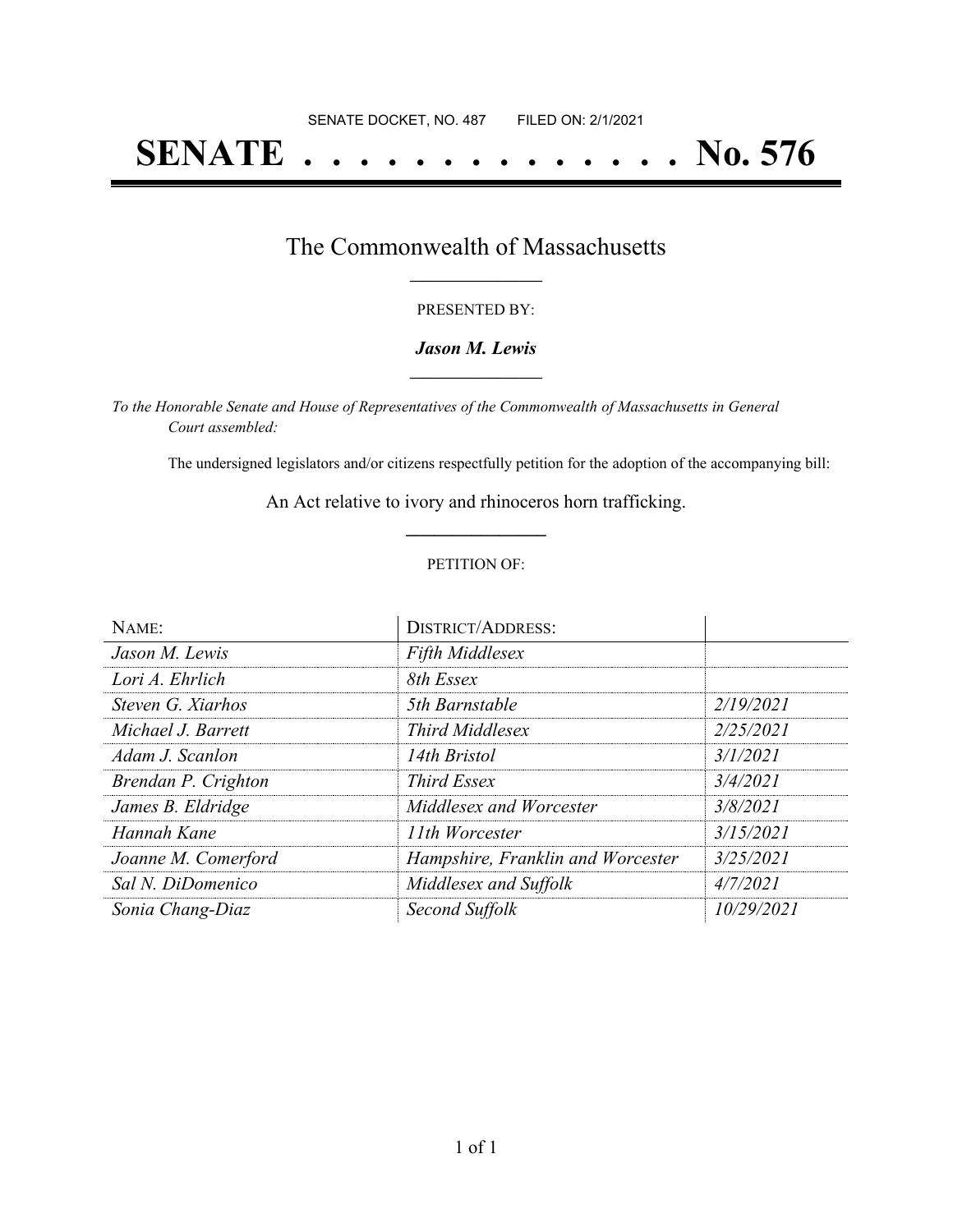### SENATE DOCKET, NO. 487 FILED ON: 2/1/2021

## **SENATE . . . . . . . . . . . . . . No. 576**

By Mr. Lewis, a petition (accompanied by bill, Senate, No. 576) of Jason M. Lewis, Lori A. Ehrlich, Steven G. Xiarhos, Michael J. Barrett and other members of the General Court for legislation relative to ivory and rhonoceros horn trafficking. Environment, Natural Resources and Agriculture.

### [SIMILAR MATTER FILED IN PREVIOUS SESSION SEE SENATE, NO. *496* OF 2019-2020.]

## The Commonwealth of Massachusetts

**In the One Hundred and Ninety-Second General Court (2021-2022) \_\_\_\_\_\_\_\_\_\_\_\_\_\_\_**

**\_\_\_\_\_\_\_\_\_\_\_\_\_\_\_**

An Act relative to ivory and rhinoceros horn trafficking.

Be it enacted by the Senate and House of Representatives in General Court assembled, and by the authority *of the same, as follows:*

### 1 SECTION 1. The General Laws are hereby amended by inserting after chapter 131A the

- 2 following chapter:-
- 3 CHAPTER 131B.

### 4 IVORY AND RHINOCEROS HORN TRAFFICKING

- 5 Section 1. (a) As used in this chapter, the following terms shall have the following
- 6 meanings, unless the context requires otherwise:-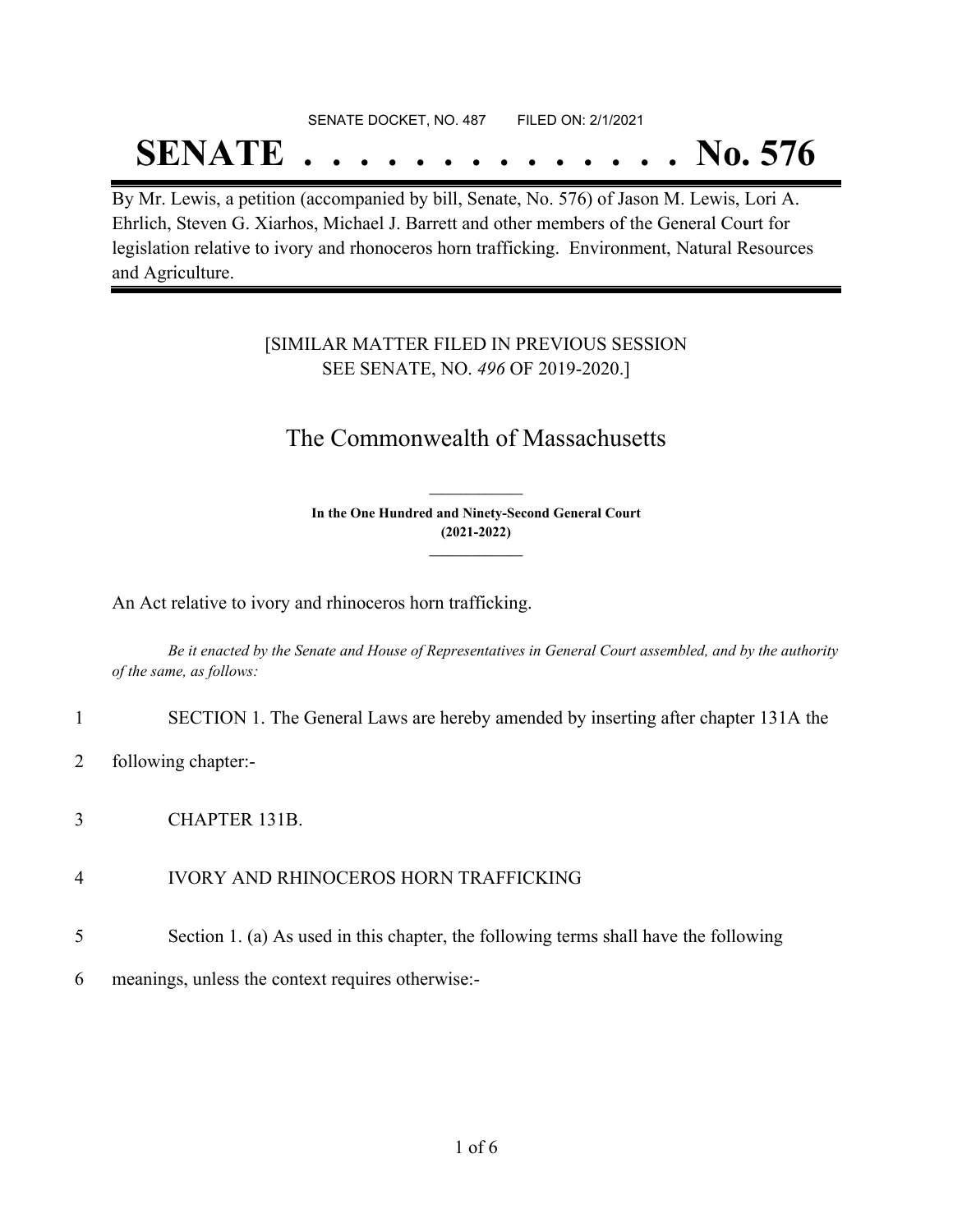"Ivory", a tooth or tusk from any species of elephant, mammoth or mastodon, or a piece thereof, or an item or product containing a tooth or tusk from any of said species, or containing a piece thereof.

 "Rhinoceros horn", the horn, or a piece thereof, or derivative such as powder, of any species of rhinoceros, or an item or product containing rhinoceros horn or a piece or derivative thereof.

 "Total value", the fair market value of the ivory or rhinoceros horn, or the actual price paid for the ivory or rhinoceros horn, whichever is greater.

 "Bona fide educational or scientific institution", an institution that establishes through documentation an educational or a scientific tax exemption, from the federal Internal Revenue Service or the institution's national or state tax authority.

 "Sale" or "sell", selling, trading, bartering or offering for sale, trade or barter for monetary or nonmonetary consideration, including, but not limited to any transfer of ownership that occurs in the course of a commercial transaction.

 Section 2. (a) Notwithstanding any general or special law to the contrary and in addition to the prohibitions and penalties established under sections 1 to 7, inclusive, of chapter 131A, no person shall sell, purchase or possess with intent to sell, any ivory or rhinoceros horn, except as provided in this section.

 (b) It shall be prima facia evidence of possession with intent to sell when a person possesses ivory or rhinoceros horn in a retail or wholesale outlet; provided, however, that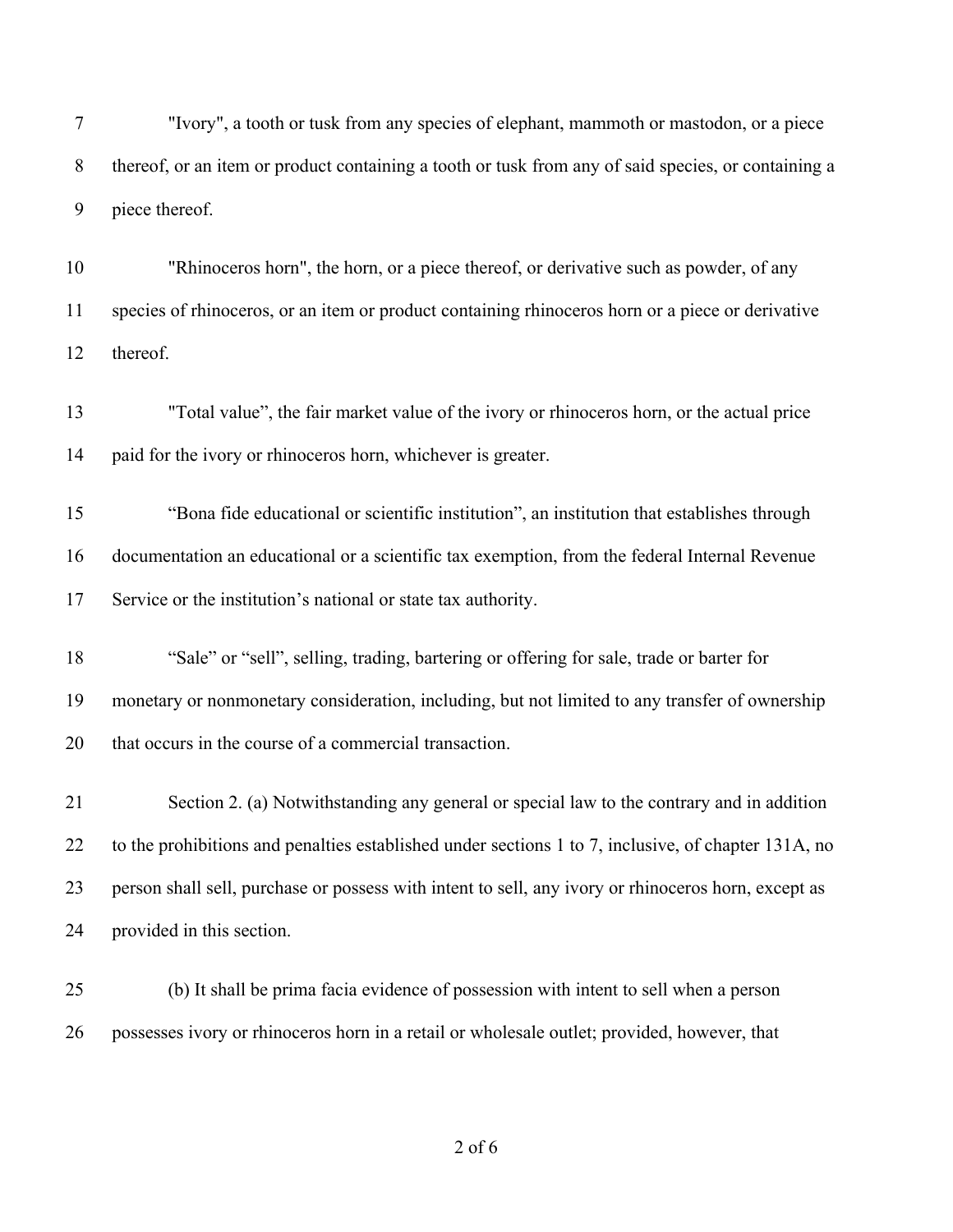| 27 | nothing in this subsection shall preclude a finding of intent to sell based on any other evidence |
|----|---------------------------------------------------------------------------------------------------|
| 28 | which may independently establish such intent.                                                    |
| 29 | (c) Subsection (a) shall not apply to:                                                            |
| 30 | (i) an employee or agent of the federal or state government undertaking a law                     |
| 31 | enforcement activity pursuant to federal or state law or a mandatory duty required by federal     |
| 32 | law;                                                                                              |
| 33 | (ii) an activity that is authorized by an exemption or permit under federal law or that is        |
| 34 | otherwise expressly authorized under federal law;                                                 |
| 35 | (iii) ivory or rhinoceros horn that is a fixed component of a musical instrument,                 |
| 36 | including, but not limited to, a string or wind instrument or piano; provided, however, that the  |
| 37 | ivory or rhinoceros horn was legally acquired; and provided further, that the total weight of the |
| 38 | ivory or rhinoceros horn is less than 200 grams;                                                  |
| 39 | (iv) ivory or rhinoceros horn for which the seller can provide historical documentation           |
| 40 | that the item meets the federal criteria for exemption for antique articles under 16 U.S.C. 1539  |
| 41 | (h), as further clarified by the United States Fish and Wildlife Service Director's Order 210     |
| 42 | Appendix 1;                                                                                       |
| 43 | (v) manufactured or handcrafted items that contain a de minimis amount of ivory,                  |
| 44 | provided, that the seller can demonstrate compliance with all of the following criteria:          |
| 45 | (1) the ivory was imported into the United States prior to January 18, 1990, or was               |
| 46 | imported into the United States under a Convention on International Trade in Endangered           |
|    |                                                                                                   |

of 6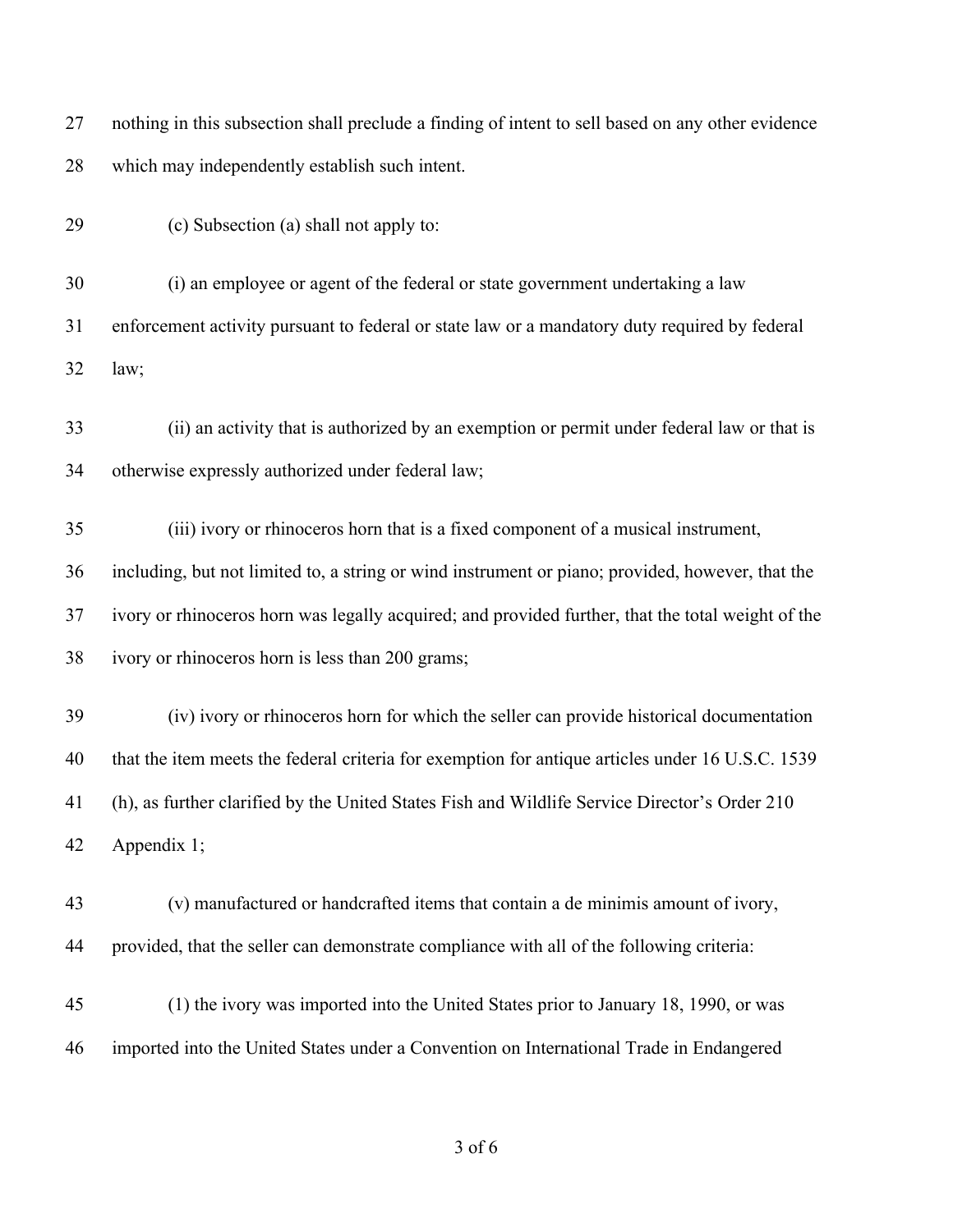Species of Wild Fauna and Flora pre-Convention certificate with no limitation on its commercial use;

 (2) the ivory is a fixed or integral component of a larger manufactured or handcrafted item and is not in its current form the primary source of the value of the item; provided, however, that the ivory does not account for more than 50 percent of the value of the item;

- (3) the ivory is not raw;
- (4) the manufactured or handcrafted item is not made wholly or primarily of ivory;

provided, however, that the ivory does not account for more than 50 percent of the item volume;

(5) the total weight of the ivory component or components is less than 200 grams; and

(6) the item was manufactured or handcrafted before July 6, 2016;

 (vi) the import, purchase, sale or possession with intent to sell ivory or rhinoceros horn to a bona fide educational or scientific institution for educational or scientific purposes; provided, however, that: (1) the import, purchase, sale or possession with intent to sell the ivory or rhinoceros horn is not prohibited by federal law; and (2) the ivory or rhinoceros horn was legally acquired before January 1, 1991, and was not subsequently transferred from one person to another for financial gain or profit after July 1, 2020;

 (vii) the non-commercial transfer of ownership of ivory or rhinoceros horn that is part of an estate or other items being conveyed to a lawful beneficiary of an estate, trust or other inheritance upon the death of an owner; or

 (viii) a person who donates ivory or rhinoceros horn to a bona fide educational or scientific institution for educational or scientific purposes.

of 6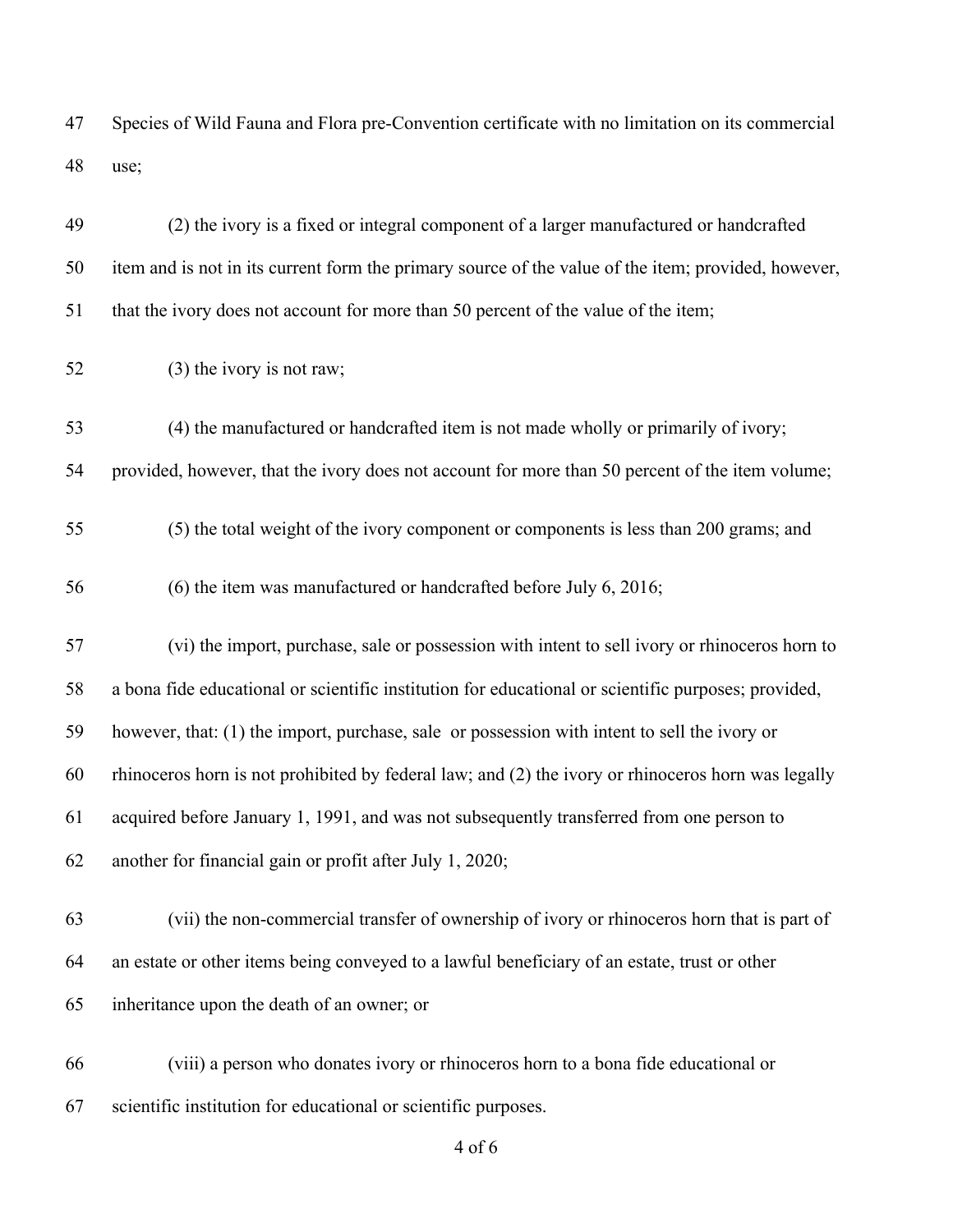Section 3. (a) Violations of this chapter shall be punished:

 (i) for a first offense, by a fine of not more than \$4,000 or 2 times the total value of the ivory and rhinoceros horn involved in the offense, whichever is greater, or imprisonment up to 6 months in a house of correction, or both;

 (ii) for a second offense, by a fine of not less than \$8,000 or 2 times the total value of the ivory and rhinoceros horn involved in the offense, whichever is greater, or by imprisonment for up to 18 months in a house of correction, or both; or

 (iii) for a third or subsequent offense or for an offense where the total value of the ivory or rhinoceros horn involved in the offense is not less than \$25,000, by imprisonment for up to two and a half years in a house of correction and a fine of not less than \$40,000 or 2 times the total value of the ivory and rhinoceros horn involved in the offense, whichever is greater.

 Fines assessed pursuant to this section shall be deposited in the Elephant Ivory and Rhino Horn Trafficking Enforcement Fund under section 4.

 (b) Upon a conviction for violation of this chapter, the court shall order the seizure of all ivory and rhinoceros horn involved in the violation and shall transfer the products to the department of fish and game for proper disposition. The department, at its discretion, may destroy the ivory and rhinoceros horn or donate it to an educational or scientific institution or organization.

 Section 4. (a) There shall be an Elephant Ivory and Rhinoceros Horn Trafficking Enforcement Fund. The director of law enforcement shall administer the fund to increase or expand enforcement and educational efforts related to the provisions of this chapter which may